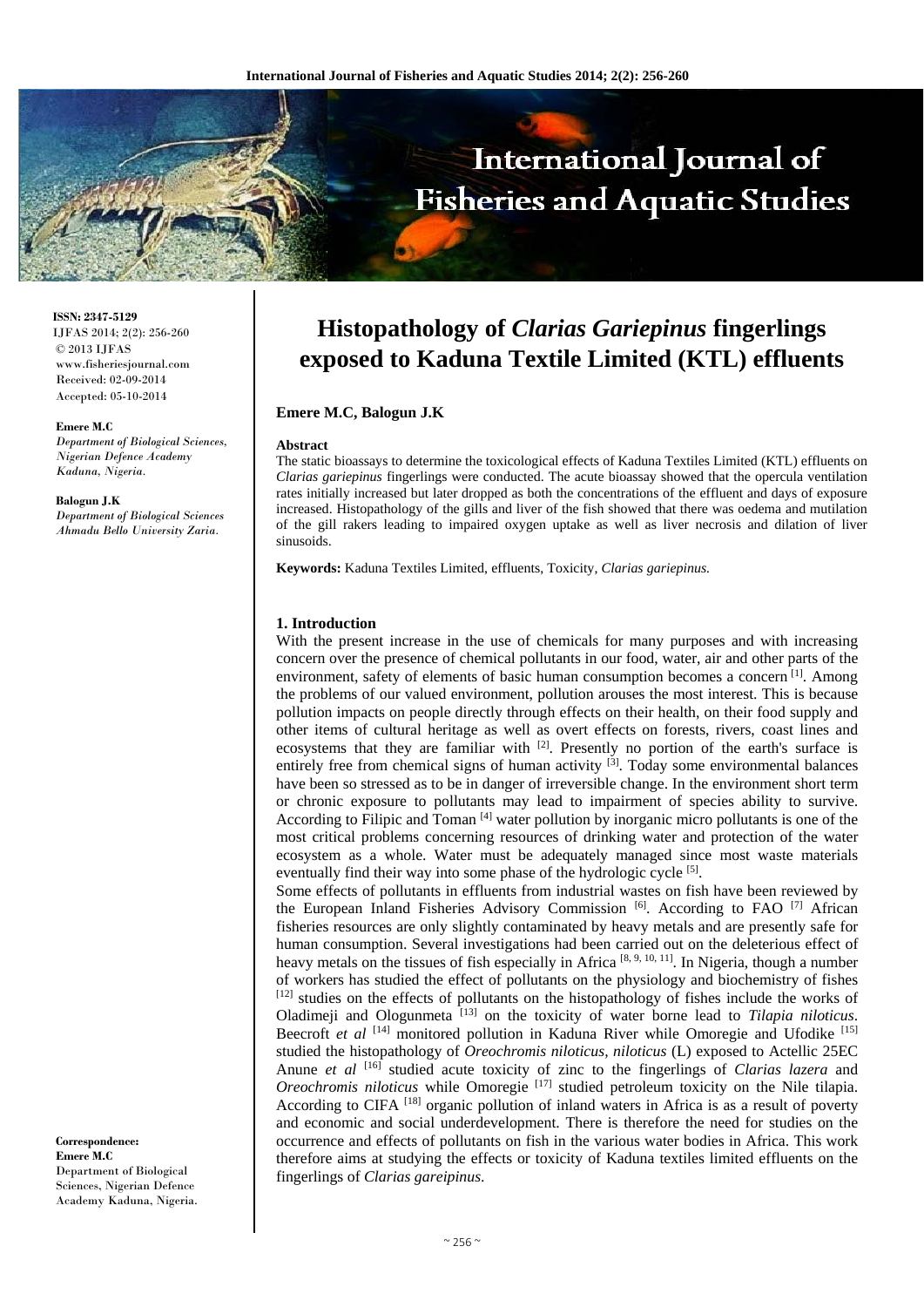### **2. Materials and Methods**

Fingerlings of *Clarias gariepinus* used for this experiment were obtained from artisanal fishermen at Ahmadu Bello University, Zaria Dam and were transported in ice-cooled containers to the laboratory. The Industrial effluents of Kaduna Textiles Limited (KTL) was used for this experiment and was transported in 50L capacity plastic cans to the laboratory where they were used immediately. The experimental fish were acclimated to laboratory conditions for two weeks by holding them in 160L capacity holding tanks containing dechlorinated tap water at a temperature range of between 24.5 to  $26.5$  °C before using them. The fingerlings were fed daily at 2.5% body mass with formulated diet at prevailing natural photoperiods. The water was changed daily in order to remove any feaeal materials. Chemical analysis of the test water was performed using analytical methods of APHA [19]. 96 h Static bioassays were conducted on the fingerlings of *Clarias gariepinus* to determine the toxicity of KTL effluents. The fingerlings (mean total length  $12.35^+$  - 0.6+0.2 mean and weight  $10.8^{\circ}$  - 0.2 gm) were exposed to four concentrations of the effluents (10%, 15%, 20%, 40% and a control) The

fingerlings were randomly distributed into each of the effluent concentration as well as the control containing only dechlorinated water. The test was repeated once. During the bioassay opercular ventilation and tail fin movements were recorded. Mortality was recorded after exposure periods of 15 mins, 30 mins, I hr, 2, 4, 6, 12, 24, 48, 72 and 96 hours. The  $LC_{50}$  was determined using the method of Sprague  $[20]$  and the 95% confidence limit was determined using the Probit method [21] Histopathology of the gills and liver were observed. The gills and liver samples from the test fish in each effluent concentration were removed and fixed in 10% normal saline. Sections were stained in Haematoxylin and eosin [22].

# **3. Results**

The physico-chemical parameters of the test water are shown in Table 1. There was no significant difference  $(p>0.05)$  in the parameters during the experiment. Symptoms of toxicosis in fish exposed to Kaduna Textile effluents show that the effluents caused subacute effects on the fish behaviour which included agitated swimming, loss of balance, hitting against the edges of the tank, air gulping, quiescence and death.

**Table 1:** Physico-Chemical Parameters of dilution water

| <b>Parameter</b>                           | Range             | Mean   | <b>Std. Deviation</b> |
|--------------------------------------------|-------------------|--------|-----------------------|
| Temperature $(^{\circ}C)$                  | $235 - 265$       | 25.18  | $\pm 0.62$            |
| DO(mg/l)                                   | $6.10 - 9.44$     | 7.35   | $+1.018$              |
| pН                                         | $7.45 - 8.15$     | 7.78   | $+0.219$              |
| Hardness (mg/l Caco <sub>3</sub> )         | $93.012 - 98.584$ | 96.198 | $+1.789$              |
| Total Alkalinity (mg/l Caco <sub>3</sub> ) | $34 - 36$         | 34.3   | $+0.814$              |

The results of the mortality plotted against the log dose of the effluent gave a linear relationship (fig 1).



**Fig 1:** Probit of Mortality versus LOG Dose KTL Effluents

The opercular ventilation of *C. gariepinus* exposed to different toxicant concentrations are graphically presented in fig 1. The beats were seen to increase initially as the concentrations increased but after 72 hours of exposure the beats dropped.

There was no change in the control. Histological sections of the gills and the liver exposed to the different concentrations of the effluents are shown in Plates  $1(a-e)$  and plates  $2(a-d)$ respectively.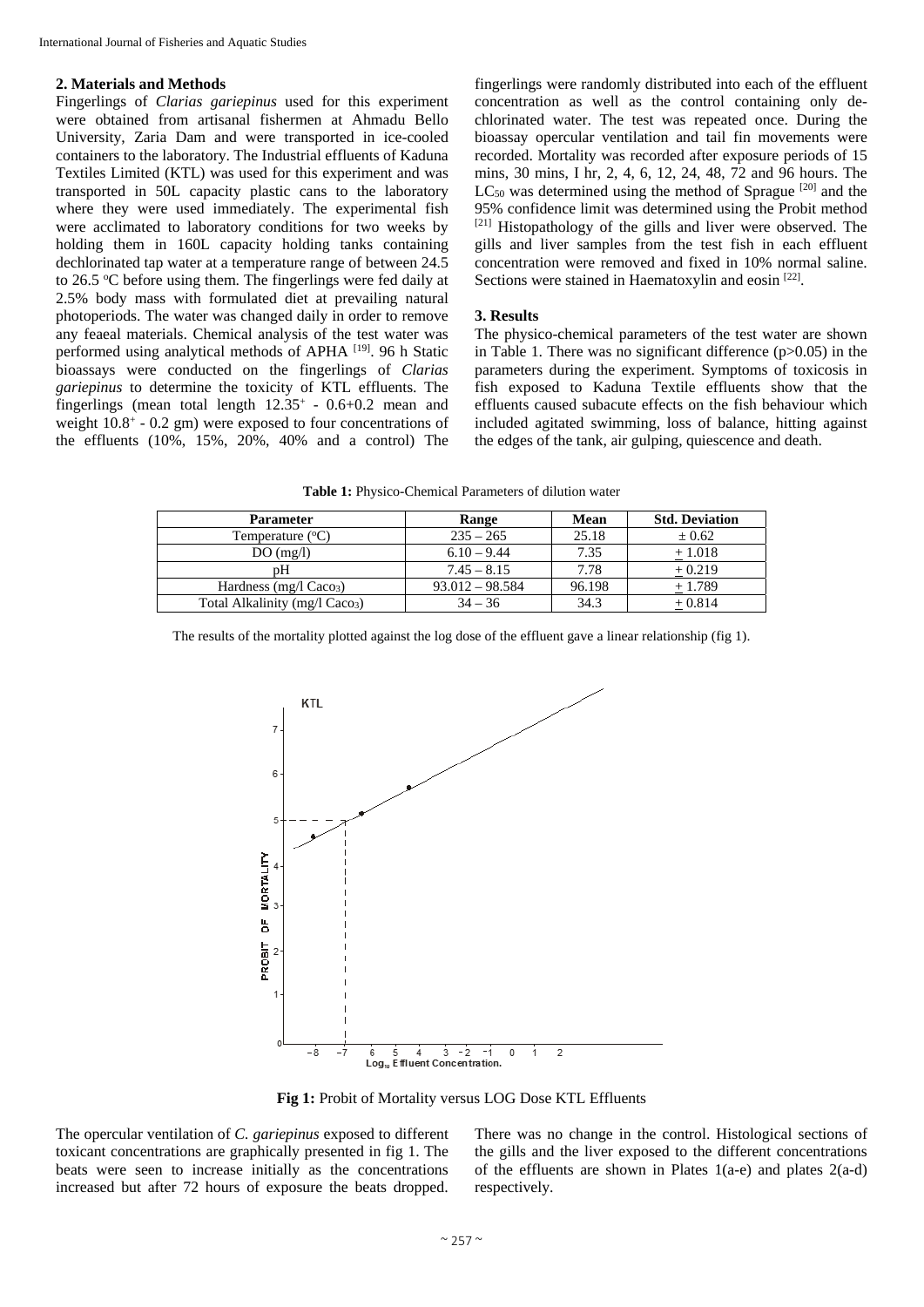

**Fig 2:** Opercular beats of *Clarias gariepinus* exposed to acute concentration of KTL effluents

The results revealed that the effects of the effluents were most severe on the gills. There was copious accumulation of mucus on the gill filaments and body surfaces of the dead fish as well as the peeling off of the skin and swollen abdomen. The onset and duration of stress symptoms on the fish were dose dependent. At concentrations of between 0.1% -0.15% the damages caused by the effluents were less severe compared with damages caused by the effluents to the fish at higher concentrations of 0.4%. At higher concentrations also there was oedema, evidence of proliferative lesions in the gill epithelium and mutilation of the gill rakers, (Plate 1). Also traces of blood were found around the gill covering of the dead fish. Many changes were noticed in the liver. At lower effluent concentrations there were few vacuolation of the liver cells (Plates 2b) but at higher concentrations of the effluents the liver had liver necrosis and oedema leading to dilation of the liver sinusoids (Plates 2c - d).









**Plate 1c:** 15% Concentration **Plate 1d:** 20% Concentration



 **Plate 1e:** 40% Concentration

**Plates 1 (a – e):** Effects of Acute Concentrations of Kaduna Textiles Limited Elements on the Liver of *C. Gariepinus*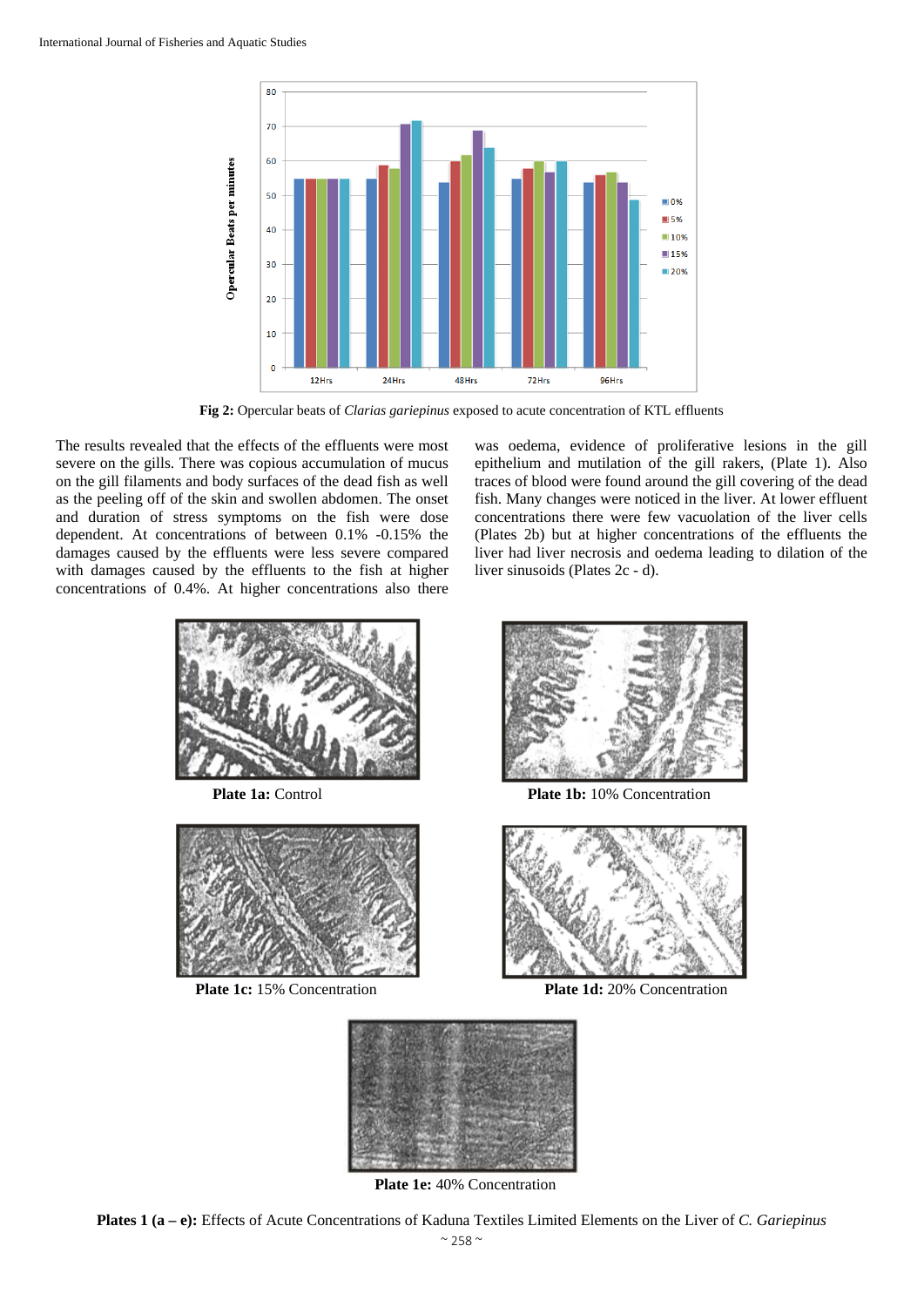





**Plate 2a:** Control **Plate 2b:** 10% Concentration



**Plate 2c:** 20% Concentration **Plate 2d:** 40% Concentration

**Plates 2(a – d):** Effects of acute concentrations of Kaduna Textiles Limited elements on the liver of *C. gariepinus*

# **4. Discussion**

Toxicity tests with various aquatic organisms are frequently applied worldwide in order to determine the toxicity of pure substances and waste waters [23]. Presence of pollutants in water has been shown to produce undesirable consequences [24]. The gills were seen to be effected most by the toxicants. Toxicants mostly enter the body of fishes through the gills. This unique organ for aquatic vertebrates is a susceptible structure since it is in intimate and continuous contact with the ambient water and the dissolved toxicants. According to Wester and  $V_{OS}$  [25] its surface is extremely large and its function is exchange of water and plasma constituents which is essential for life and highly dependent on the quality of the water-blood barrier. Lovegrove and Eddy [26] and Anunne and lyaniwura [27] have all reported that the gill is one of the main sites of heavy metal uptake in fish. The fish gills were affected by the effluents probably due to high accumulation of metals. A relationship between metal concentration in fish and the amount in water, food and sediments had been suggested by Duobun [28] and Smith *et al* [29]. Nemesok *et al* [30] had found zinc to be highly accumulated by gills of dogfish. The opercular ventilation increased as the concentration of effluent increased within the first 24 hours introduction of the pollutant. The effects of the pollutant were more in higher concentrations of effluents. There was a marked decrease in the opercular ventilation after 48 hours. Indices of opercular ventilation is a strong indicator of stress in unfavourable conditions. Buttler [31] has reported that stress on the gills led to initial increase in the opecular ventilation because of demand for more oxygen until the fish was exhausted and hence the fall in the opercular ventilation during the later hours.

Similar observations of gill conditions had been made by Ufodike and Onusirinka [32] in *C. gariepinus* exposed to inorganic fertilizers. The result showed that there were

evidence of proliferative lesions of the secondary lamella and mutilation of gill rakers, lamella disarray and epithelial detachment. Wester and Vos [25] observed common gill lesions such as hyperplasia of the epithelium and fusion of the lamellae in gills exposed to acute concentrations of toxicants. Also mucus was observed to accumulate on gills. Accumulation of mucus on the body may be as a result of increase in the activity of the mucus cells which result in the production of copious amount of mucus all over the body  $[16]$ Structural damages were noticed in the liver which according to Wester and Vos  $[25]$  is a well known target organ in toxicology regarding its function in biotransformation. Structural damages in the liver included necrotic hepatocytes, fibrosis (precipitating cytoplasm), hepatic vacuolation and liver oedema. This probably was caused by accumulated of metals from the pollutants. Gbem *et al* [33] have reported that the liver accumulated metals much more than tissues in *C. gariepinus* exposed to tannery effluents. Anunne and lyaniwura [27] had reported that the livers of *C. gariepinus* and *O. niloticus* accumulated more Zinc and Cadmium than other tissues.

# **5. Acknowledgements**

We acknowledge with thanks the assistance of Mr. TT Gbem all of Dept of Biol Sc. ABU, Zaria, Prof. V.O Ajebola of the Dept of Chemistry A.B.U Zaria and G Owhoruka of Chemistry Dept. NDA Kaduna for their assistance in this work.

# **6. References**

- 1. Rani EFM. Elumalai, Babasubramanian MP. Toxic and sublethal effects of ammonium chloride on a freshwater fish *Oreochromis massambicus*. Water Air and Soil Pollution 1998; 104:1-8.
- 2. Alloway BJ, Ayres DC. Chemical principles of